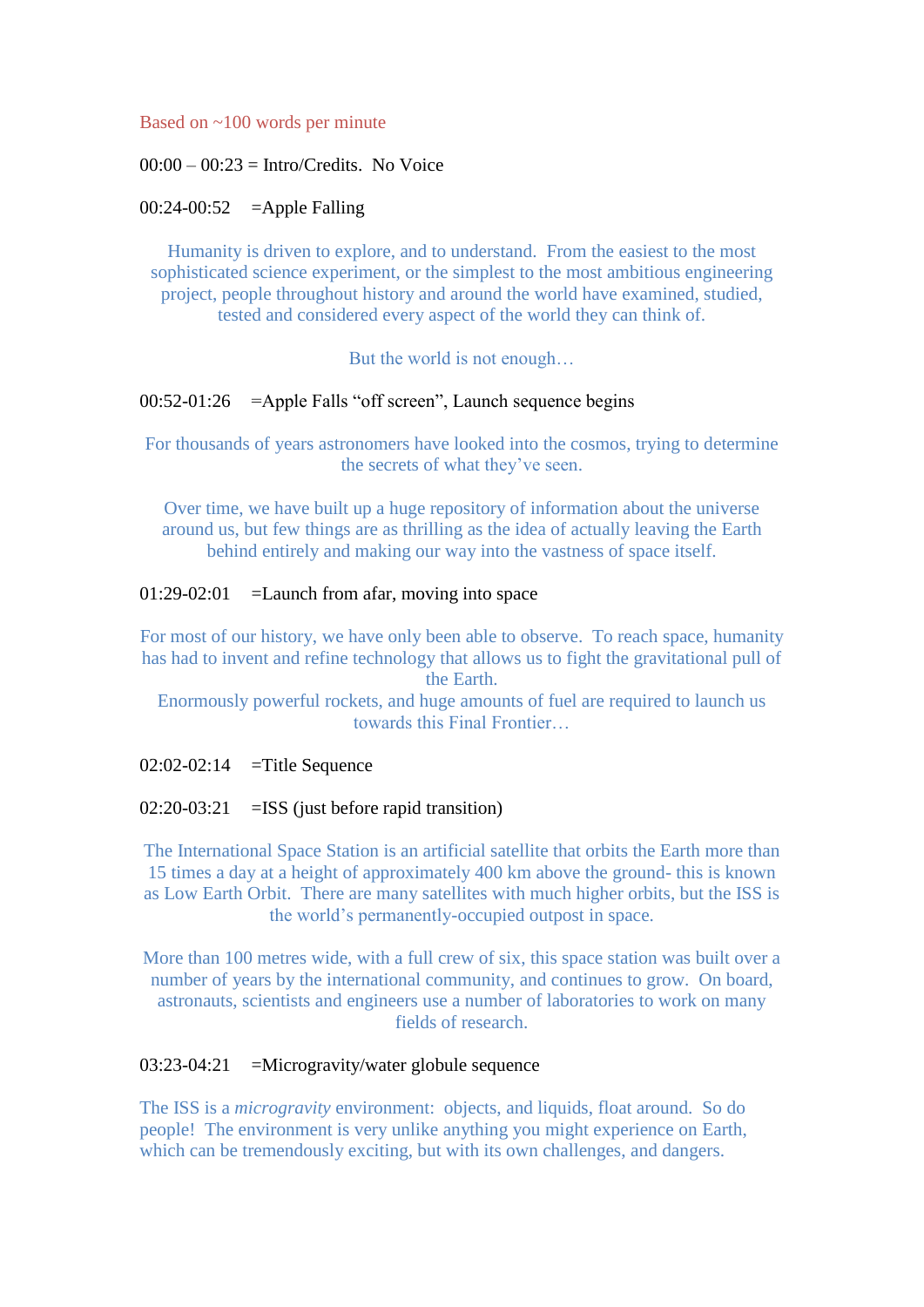Crew typically spend months at a time on board, and this affects many aspects of the astronauts' biology. Eyesight, reaction times, bone density… simply being in space changes you!

In the future, journeys to more distant locations might require astronauts to live in space for much longer periods of time: any information we learn will help to make these longer voyages safer and easier.

### 04:23-05:21 = Black Hole sequence

But are we really prepared for the conditions of space? Can we cope with the objects we find there?

The Earth, or even a microgravity environment might be far preferable to finding yourself near a black hole, for example; here, gravity is so strong that not even light can escape. Get too close and you would be inexorably pulled in…

There's no doubt that the exploration of the Final Frontier could be extremely hazardous. We're going to have to build on our extraordinary heritage if we want to succeed.

# $05:22-07:10$  = "Model spacecraft" section

The first artificial satellite was launched into space in 1957: Sputnik 1, and the first human spaceflight was made by Yuri Gagarin in 1961, on board Vostok 1. Further milestones passed quickly, and today countries and organisations around the world are developing ever-more complicated and impressive methods and machines to explore space.

It is important to understand that the crew of any spacecraft are supported by a large team with expertise in many different fields. Scientists, engineers, mathematicians, doctors and many others from around the world come together and contribute to successful missions.

We also have to remember that many space missions are unmanned probes, sent to places we can't send people to yet (or return them safely…). Others, like space telescopes, don't always have to go very far, but they collect vast amounts of information about the universe around us.

The more information we have about potential targets for exploration, and those environments, the better. We can shape the spacecraft of the future by drawing on the triumphs of the past, and incorporating new scientific insights, along with new technologies, material and methods of construction.

# $07:11-09:02$  = Flight to Moon, past Jellyfish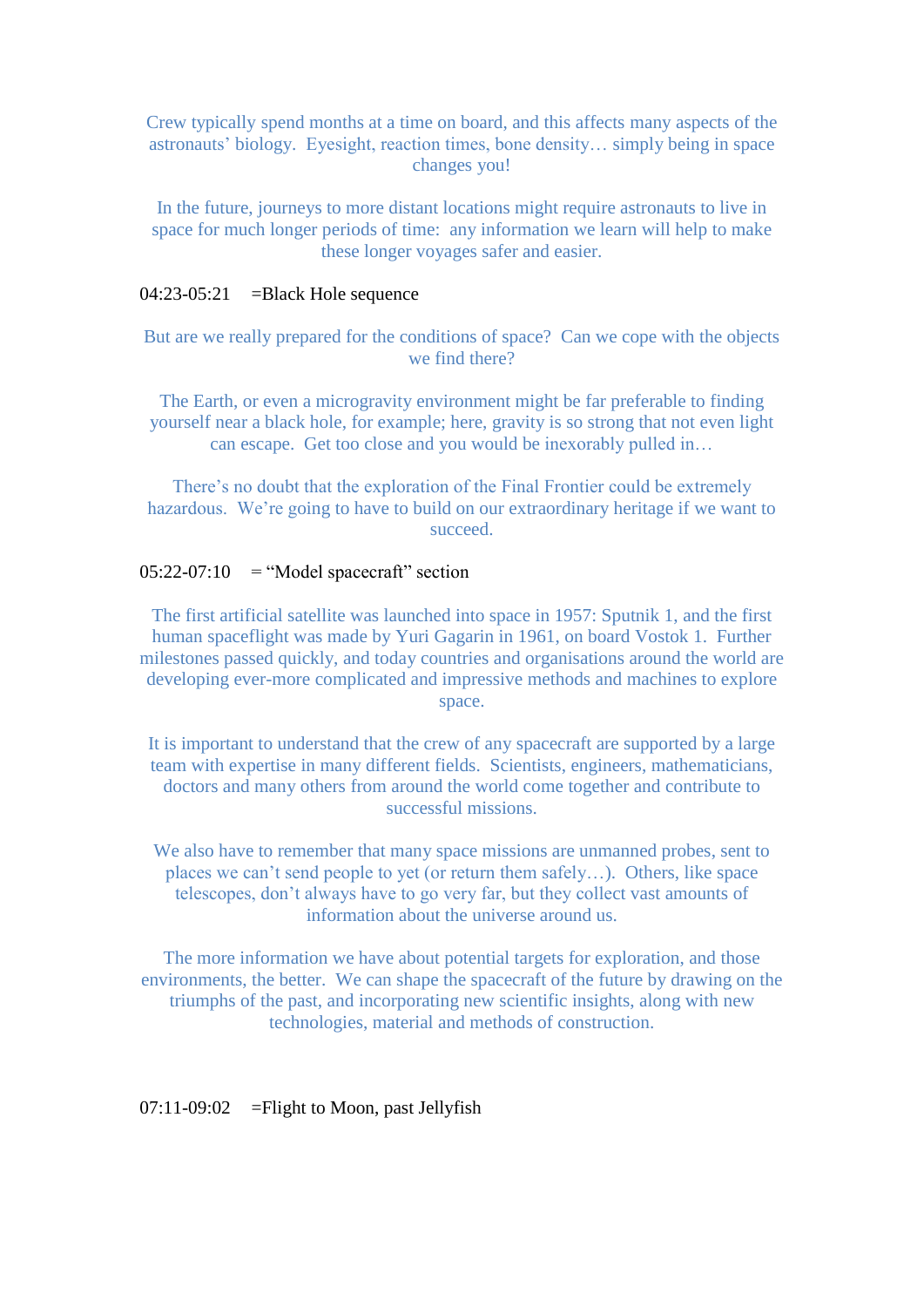Of course, it is difficult to predict exactly what future spacecraft will look like. They may seem very strange to us now, perhaps even ridiculous, but the most important thing will be what they can do.

The farthest any *human* has travelled into space has been the Moon. Earth's largest natural satellite is approximately three hundred and eighty four *thousand* kilometres away, and orbit's the Earth in a little over 27 days.

The moon itself is very unlike the Earth. It has no real atmosphere, so astronauts must wear spacesuits to be able to breathe.

Gravity is different too. Stronger than the microgravity we've seen, but only about a sixth as strong as that on Earth, astronauts on the moon are able to jump very high.

A spacesuit would also be needed to protect you from the changes in temperature: the Moon is very hot in the sunlight, but extremely cold otherwise – temperatures as low as -238 degrees Celsius have been recorded!

09:03-10:55 =Moon Phase sequence, move away from Moon, fade to black.

The Moon does not shine on its own –there are no lightbulbs, fires, or anything that *creates* light for us to see- but it does reflect light shining on its surface.

From Earth, we can often see this reflected sunlight quite easily, though at different times we see that different parts of the moon are illuminated: to our eyes, we see different shapes, or *phases* of the moon.

However, if you look carefully, about half of the Moon is hidden from sight by its slow rotation. This *far side* of the Moon can only be seen by sending spacecraft beyond the orbit of the Moon.

And yet, the Moon is only our nearest celestial neighbour: not worthy of being our *Final Frontier*. We want to go much further on our voyage!

# PART 2: All timings will need shuffled back or forth by a couple of seconds, but should be consistent within the section.

#### 00:00 – 01:04 =Solar System, Planetary Orbits Highlighted

The Earth is one of eight planets in the *Solar System*. All of them orbit the Sun, and Earth is the third-closest at a distance of *one hundred and fifty million* kilometres!

From afar, planetary orbits make the Solar System look wide and flat, but it is important to know that the orbits are not perfect circles, and that the Sun is not at the exact centre of the Solar System. The gravity of everything affects everything else, so the true motion of the planets is more complicated than it seems at first.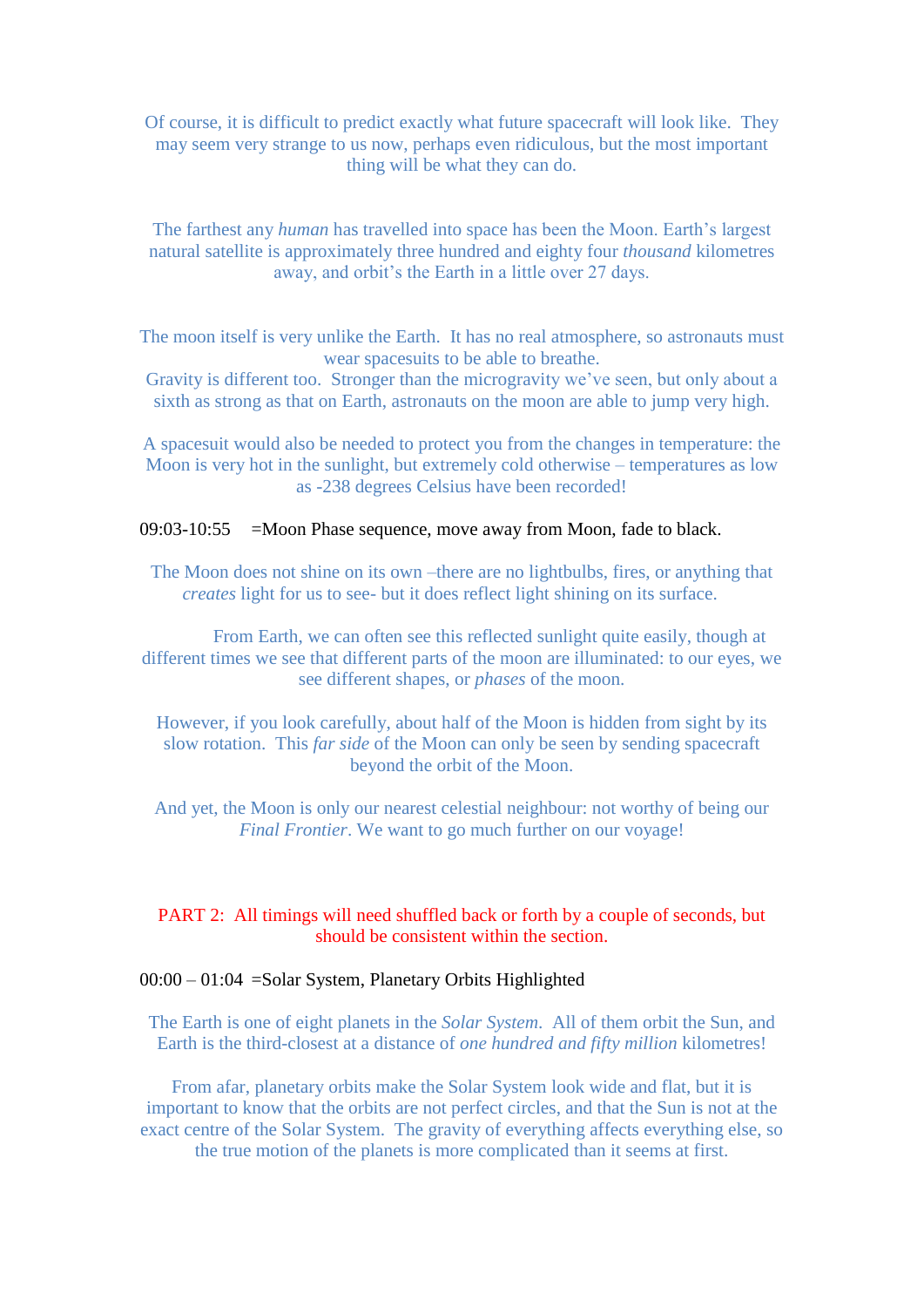Every planet is different, and we can learn a lot from each one. But we can't visit all of them, so let's head *away* from the Sun and further out into the Solar System.

# $01:05 - 02:13 =$ Solar Wind

As we move away from the Sun, the average temperature decreases. For astronauts, the protection of a spaceship becomes increasingly important. Our spaceship will find itself travelling in the Solar Wind, charged particles streaming from the Sun, and radiation from the Sun can lead to long-term damage to human cells.

Eventually, we may travel far enough that radio communication with Earth becomes difficult: the signals will get weaker, and take longer to travel between the spaceship and home.

We may begin to feel extremely isolated. The skills of the astronauts and the careful plans of the support teams become more and more important. If something goes wrong, would anyone be able to come and help?

# $02:14 - 05:14 = \text{Mars Section}$

Many believe that our next destination should be the planet Mars. Visible to the naked eye on a clear night, Mars has been the subject of intense speculation throughout history, as well as some outlandish ideas about what people might find.

Right now, getting to Mars would take many months. Space missions have to aim for where there destination *will be* when they arrive, not where they are when the mission begins. Orbits of planets (including the Earth) mean that it isn't possible to launch missions whenever we feel like it – every detail is planned years ahead of time to make sure that when we finally go, we have the best possible chance of success.

Mars is a small planet, with a thin atmosphere and a reddish colour due to iron oxide on the surface. Visible icy pole caps, deserts and valleys give the impression of something much like the Earth, but is it really similar?

Even if we were to land on Mars tomorrow, we would know a great deal about the planet. Multiple robotic landers have relayed information directly from the surface, while orbiting missions have taken thousands of high resolution images. But we are talking about a whole planet, and it seems certain that great mysteries have yet to be uncovered.

We know though, that gravity on Mars is about a third of the Earth's, while the very low average temperature and atmospheric pressure would mean humans would still need spacesuits. Crucially, although liquids can exist on Mars, the water is there is frozen.

Mars is a high priority for lots of organisations around the world, with many missions to the red planet planned for years to come. For lots of people though, the one that would really count is when someone actually sets foot on another planet.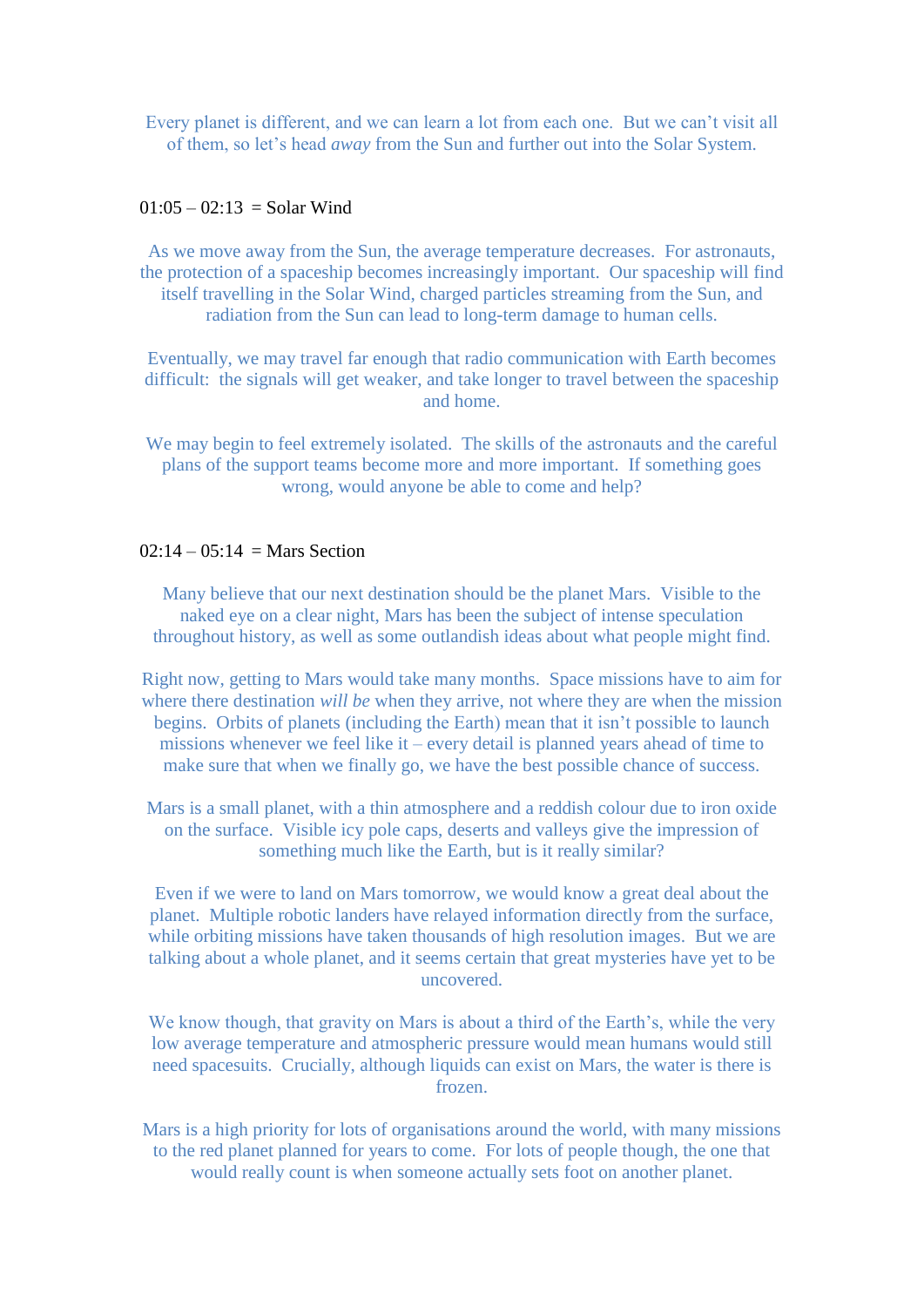#### $05:15 - 06:59 =$ Saturn (Rings)

Farther from the Sun are the Gas Giant planets. Saturn, the second largest planet in our Solar System and famed for the beautiful rings that surround it, is more than nine times further from the Sun that the Earth. As a consequence, temperatures are extremely low, the sun noticeably dimmer.

The ring particles are mainly water-ice, though with rocky material too, and while some are tiny, like grains of sand, others are bigger than your house. They reflect enough light that they can often be seen quite easily through a small telescope.

The rings themselves stretch for tens of thousands of kilometres from Saturn's equator, but are only a few tens of metres thick on average. The more carefully you look at the rings, the more complicated they seem to be: they differ in thickness, density and width, have numerous gaps and extra features.

Yet for all of the information we have collected so far, we still don't know exactly how the rings formed.

#### $07:00 - 09:19 =$ Titan

With no solid surface to land on, we could not step out onto a Gas Giant. A mission to Saturn would be very different from one to Mars, and we may end up concentrating on one of the planet's many moons. One in particular, seems very exciting.

Titan is the only moon in the Solar System with a thick atmosphere. Mainly nitrogen, methane and ethane, we could not breathe there, and a temperature of around minus 180 degrees Celsius makes it completely inhospitable to human life, but past robotic missions and remote observations have revealed the existence of stable liquids on the surface, which appear to form Earth-like features such as rivers and lakes.

Unlike Earth however, these fluids are hydrocarbons such as liquid methane. Though exploring the surface of the moon may be amazing, perhaps we will focus on something a bit like a submarine to explore the seas – who knows what we might find? Some scientists believe that the environment, extreme though it may seem in comparison to what we find on Earth, may provide a suitable home for some sort of *life*.

Future missions to places where alien life is a possibility will have to be even more carefully planned. If things we're encountering are also encountering *us*, we'll have to be extra cautious, but the possibility of life beyond the Earth within the Solar System is almost impossible not to dream about…

PART 3: All timings will need shuffled back or forth by a couple of seconds, but should be consistent within the section.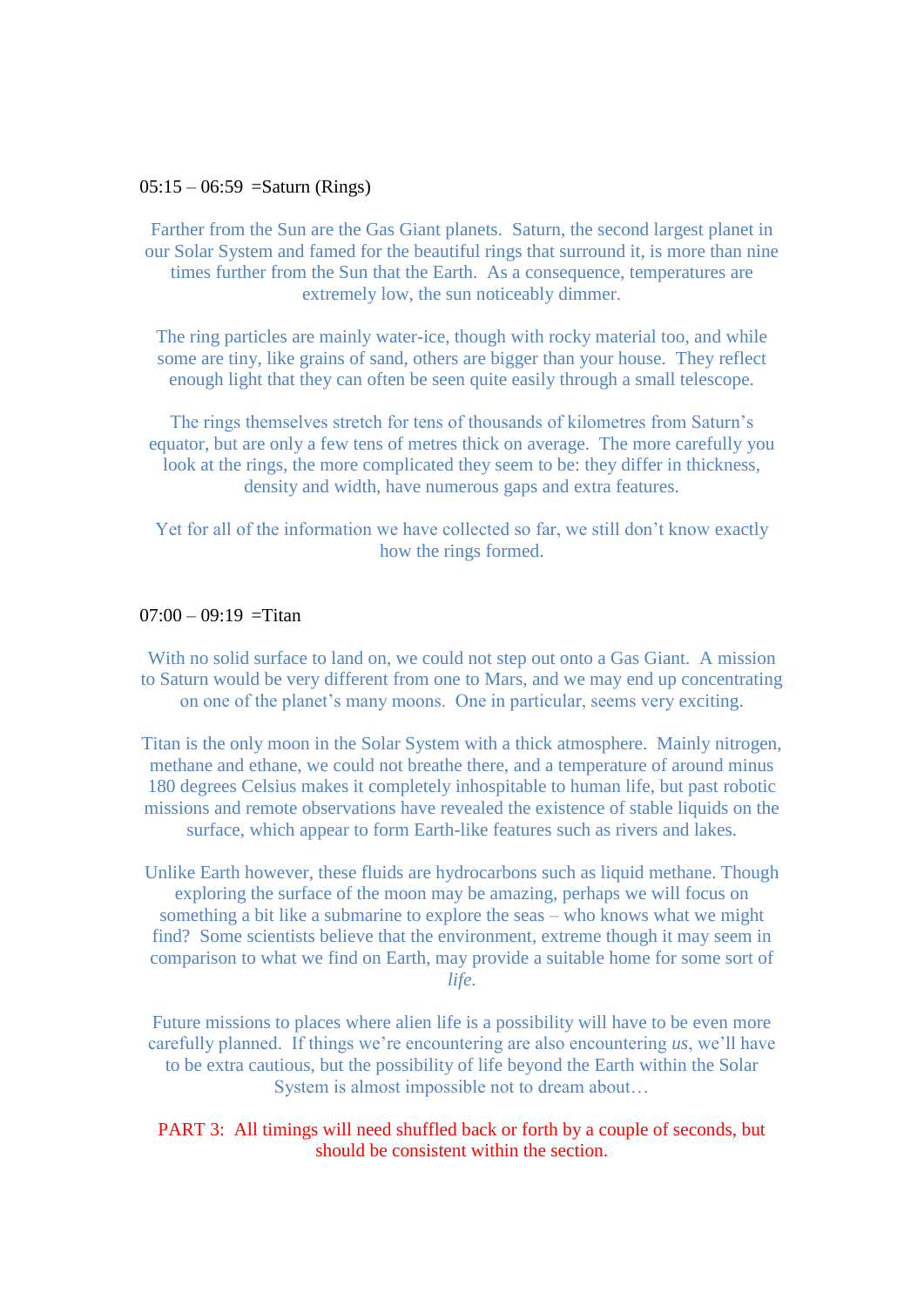#### 00:00 – 01:26 =Solar System flyout, Kuiper Belt and Oort Cloud

By the time we pass Neptune, we are more than 30 times farther from the Sun than the Earth . Out here, it is extremely cold, and very dark...

As we travel, we pass into the Kuiper Belt region, and might see some of the dwarf planets (including Pluto!). But there is no "edge" to the solar system as such. The solar wind and the sun's gravity are important far beyond the orbits of the planets, and there may even be a region called the Oort Cloud surrounding everything that extends so far that light travelling from the Sun would take more than a year to reach its outer limits .

We know very little about about the outer Solar System, at least compared to how much about where we've visited so far. Our spaceship will be collecting as much information as possible, but we're not going to stop. The jouney continues…

### $01:27 - 01:56 =$ Galaxy (General)

The Sun might be the most important thing in the Solar System, but it is itself part of the larger *Milky Way,* our *galaxy*. Those many stars that you can see in the night sky with your own eyes all inhabit the Milky Way, and looking with even a small telescope will reveal far more. The galaxy is home to more than one hundred billion other stars, perhaps as many as four hundred billion.

### $01:58 - 03:26 =$ Galaxy (Bubbles)

Furthermore, the galaxy is home to an astonishing range of objects. Clusters of stars.. stellar nurseries where stars are born.. the remnants of supernova explosions.. planetary nebula created by gently dying stars.. the list of even broad categories is long, each worthy of extensive study (not to mention uncovering the mysteries of individual examples). Neither should we forget exotic objects like black holes.. or pulsars.. or globular clusters...

Many of these objects require careful data-gathering with specialised telescopes and other equipment. Something that can hardly be seen in the visible part of the electromagnetic spectrum may produce enough x-rays, or strong enough radio waves to be easily perceived by telescopes specifically designed to detect that sort of radiation.

### $03:27 - 04:36 =$ Star Sizes

It can be quite difficult to imagine the size of other stars. While the Sun isn't the smallest in the galaxy, it is by no means the biggest...

The largest stars have extended atmospheres, and there are uncertainties in the measured sizes of many. Stars will also change size over time, so any measurement is just a snapshot of the stars' lives.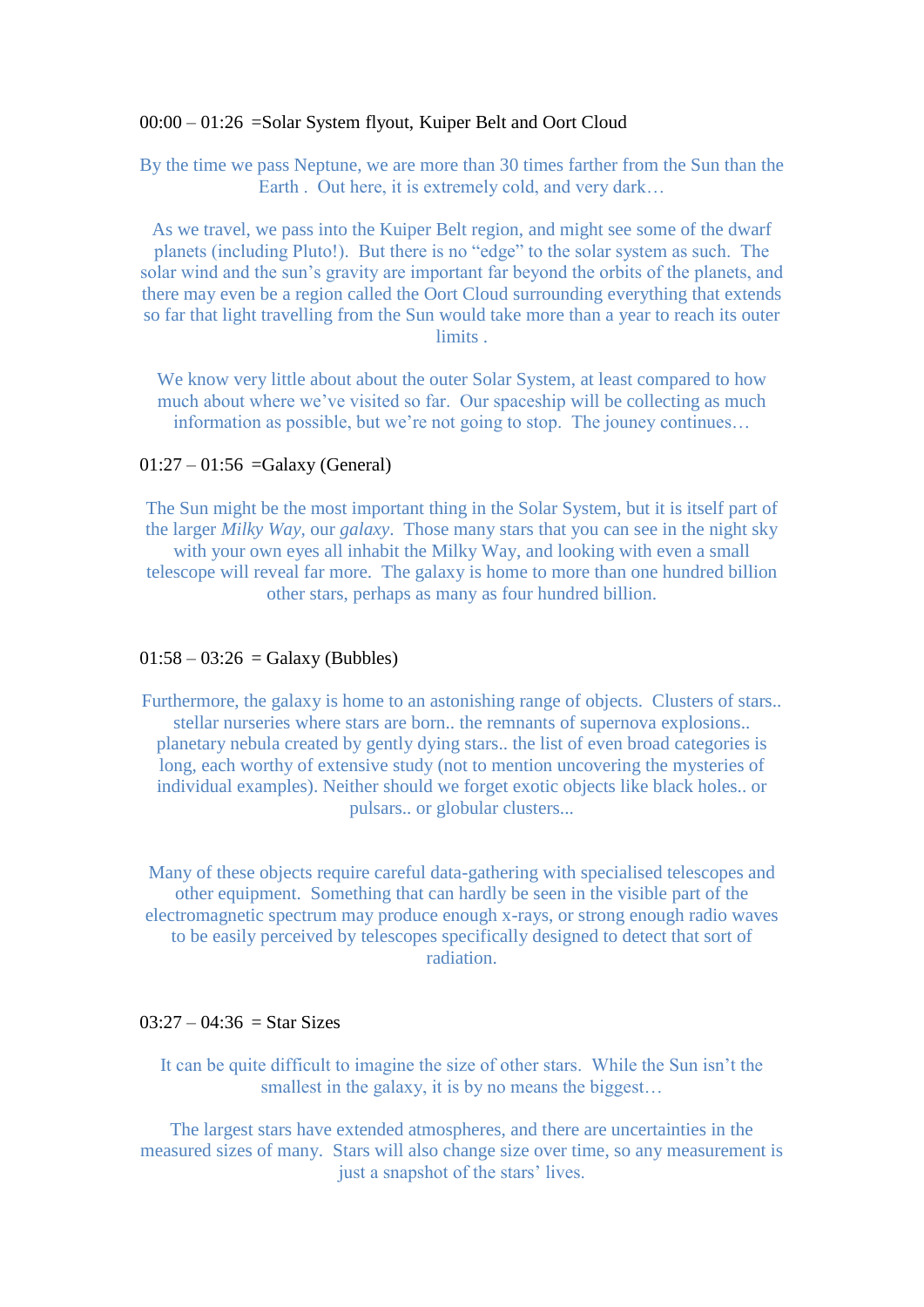At the same time, the *mass* of the star is extremely important in determining the evolution of the star. For example, unusual stars called *neutron stars* can be twice the mass of the Sun, yet have a radius of only around 10 kilometres.

# $04:38 - 05:58 =$  Other Stars

Peering into a dark night sky, it is possible to see thousands of stars. Look carefully, and you will notice that they have different colours, related to their temperatures. Our eyes however, are not good enough to expose all of their secrets.

Other stars reveal that the Sun is a rather ordinary star, perhaps even a little boring. Blue Giants, White Dwarfs, Red Supergiants… classifying stars is important work. At the same time, many, if not most, star systems are not dominated by a single stars. Binary systems are extremely common: some have stable orbits and don't interact with each other, while others binary systems have one star which "feeds" from the material of its partner and can lead to periods of rapid brightening called novae. We have also observed multiple-star systems, and it seems likely that there will be even more complicated arrangements we haven't witnessed yet…

#### $05:59 - 06:21$  = Pre-exoplanets reveal

One of the most exciting developments in astronomy in the last few years has been the detection of planets orbiting other stars. We call these Extrasolar planets, and you may hear them being referred to as Exoplanets, or even Alien Worlds! Almost every week we discover more, and we have useful information about thousands already...

### $06:22 - 07:01$  = Exoplanets reveal

Astronomers have grouped extrasolar planets into different families: "hot Jupiters", "Super-Earths" and more. The evidence of these planets can also be collected in different ways: most often it is the way they affect their parent star, because the exoplanets themselves are too small to be seen directly with current telescopes.

### $07:02 - 08:09$  = "exoplanets" surfaces.

With so many extrasolar planets and stars, the number of different environments must be staggering. There may be planets entirely covered by ocean or burning deserts, illuminated by light of multiple stars or so far from their star that they are little more than a frozen ball of rock. Others may look like things we can scarcely imagine now, and the more we learn the more possibilities we discover.

For many, the ultimate achievement would be to find an extrasolar planet like the Earth. Although this means different things to different people, lots of astronomers think that the best thing to look for is a planet with plenty of liquid water.